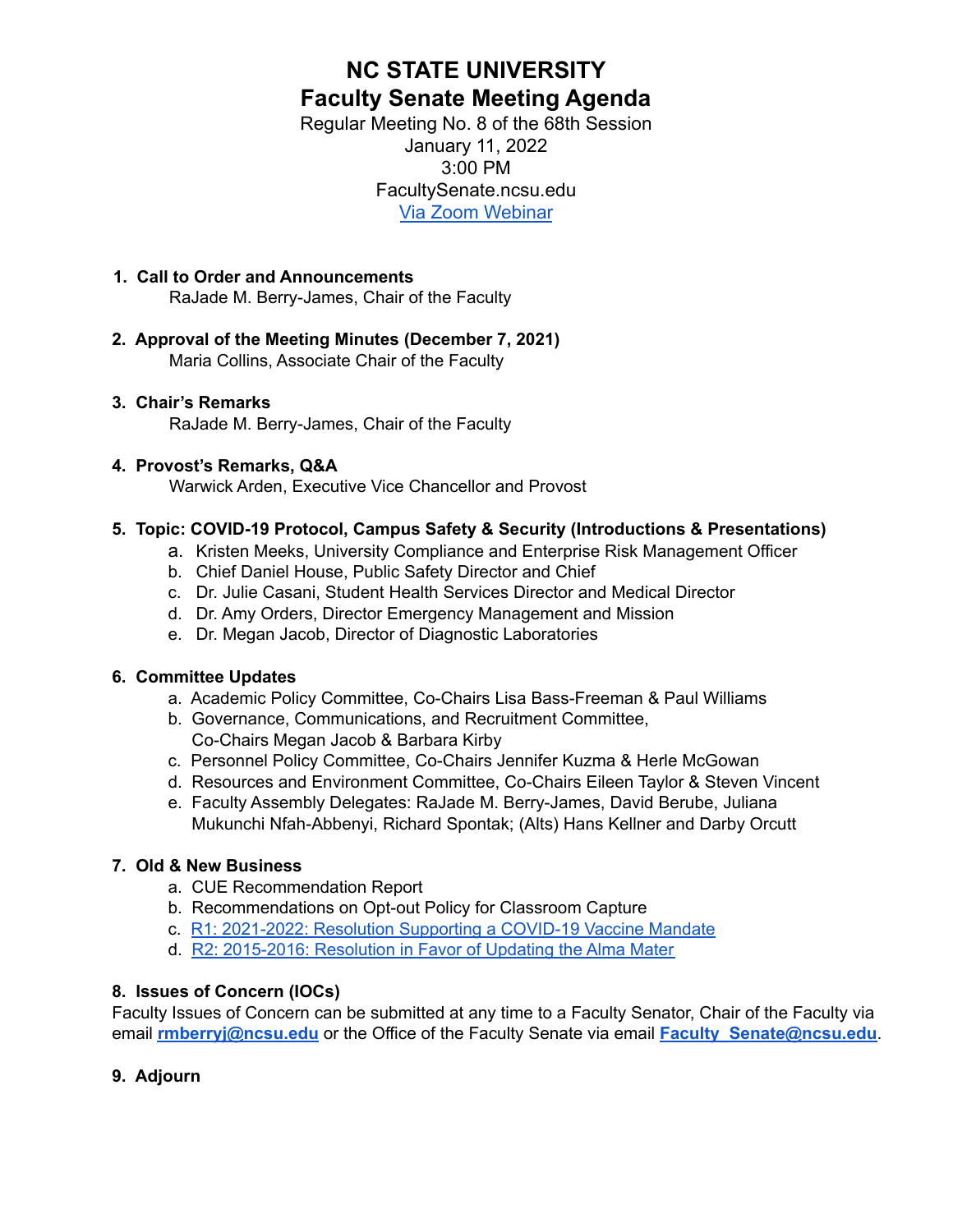## **Faculty Senate Calendar and Announcements**

#### **CALENDAR**

### **1/13/2022 3:00 PM**– **EXECUTIVE COMMITTEE** *– RaJade M. Berry-James, Chair* **(Hybrid meeting)**

The **Executive Committee** shall have the responsibility of developing long-range plans for the Faculty Senate activities and shall act for and represent the Faculty Senate, as authorized by the Faculty Senate, while the Faculty Senate is not in session. The Executive Committee shall be responsible to and shall make periodic reports of its activities to the Faculty Senate. The Chair and Associate Chair of the Faculty Senate shall be the Chair and Associate Chair of the Executive Committee.

\*\*\*\*\*\*\*\*\*\*\*\*\*\*\*\*\*\*\*\*\*\*\*\*\*\*\*\*\*\*\*\*\*\*\*\*\*\*\*\*\*\*\*\*\*\*\*\*\*\*\*\*\*\*\*\*\*\*\*\*\*\*\*\*\*\*\*\*\*\*\*\*\*\*\*\*\*\*\*\*\*\*\*\*\*\*\*\*\*\*\*\*\*\*\*\*\*\*

### **1/18/2022 3:00 PM - FACULTY SENATE COMMITTEE MEETINGS**

#### **ACADEMIC POLICY COMMITTEE** – *Lisa Bass-Freeman and Paul Williams, Co-Chairs*

The **Academic Policy Committee** is responsible for reviewing, modifying and initiating policies related to: undergraduate and graduate academic policy, regulations and reform, for both on and off-campus teaching and learning environments; faculty instructional development; faculty evaluation and assessment, teaching and advising; research; and the academic calendar.

#### **GOVERNANCE, COMMUNICATIONS & RECRUITMENT COMMITTEE** – *Megan Jacob and Barbara Kirby, Co-Chairs*

The **Governance, Communications, and Recruitment Committee** deals with matters internal to the Faculty Senate and the General Faculty. It oversees the outreach strategies for the Senate and evaluates their effectiveness in disseminating information and recruiting new members.

#### **PERSONNEL POLICY COMMITTEE** – *Jennifer Kuzma and Herle McGowan, Co-Chairs*

The **Personnel Policy Committee** is responsible for generating proposals for consideration by the University Administration concerning institutional policies and regulations that best support the work of the faculty at NC State University. This includes, but is not limited to, institutional policies and regulations relating to faculty appointment and compensation, and faculty review and evaluation for reappointment, promotion, and tenure. In addition, the committee shall review proposed or recently instituted additions to and/or revisions in existing institutional policies and regulations that impact the faculty and that have been initiated by non-faculty entities including the Provost, Chancellor, and General Administration. Such a review shall culminate with an evaluation of the quality of the support the proposed revision and/or addition presents for the work of the faculty at NC State University. The Personnel Policy Committee shall report annually or upon request concerning its activities to the Chair of the Faculty and to the General Faculty.

#### **RESOURCES AND ENVIRONMENT COMMITTEE** – *Eileen Taylor and Steven Vincent, Co-Chairs*

The **Resources & Environment Committee** is responsible for reviewing and making recommendations regarding policies related to the allocation and management of University resources, and maintenance of and improvements to the University environment. The environment is broadly defined to incorporate not only the physical plant but also the less tangible elements of the University living and workplace climate that affect the ability of University faculty, staff, and students to accomplish their goals and objectives. This includes, but is not limited to, the campus physical plant; outdoor spaces; campus safety; transportation and parking; campus bookstore and other on-campus retail outlets; University housing and student life; availability and support for computer, networking, and other technological resources; and issues related to faculty, staff, and student academic freedom and ownership of work created in the course of employment and/or residence in the University.

#### **ANNOUNCEMENTS**

1. **Protect the Pack Important Reminders and Updates**: COVID-19 test requirements have been updated for the NC State university community. To Protect the Pack, please review the specifics [here.](https://www.ncsu.edu/coronavirus/covid-19-testing/?utm_source=All+Employees+-+December+2021&utm_campaign=60add060bb-EMAIL_CAMPAIGN_2022_01_04_05_41&utm_medium=email&utm_term=0_499c50cea0-60add060bb-105599865)

\*\*\*\*\*\*\*\*\*\*\*\*\*\*\*\*\*\*\*\*\*\*\*\*\*\*\*\*\*\*\*\*\*\*\*\*\*\*\*\*\*\*\*\*\*\*\*\*\*\*\*\*\*\*\*\*\*\*\*\*\*\*\*\*\*\*\*\*\*\*\*\*\*\*\*\*\*\*\*\*\*\*\*\*\*\*\*\*\*\*\*\*\*\*\*\*\*\*

2. **Join Faculty Senate Meetings:** General Faculty register for Faculty Senate meetings by using the Zoom link on each agenda. Agendas are found on the Faculty Senate [website.](https://facultysenate.ncsu.edu/meetings-minutes/) Panelists, guest speakers, and Faculty Senators receive a Zoom invitation.